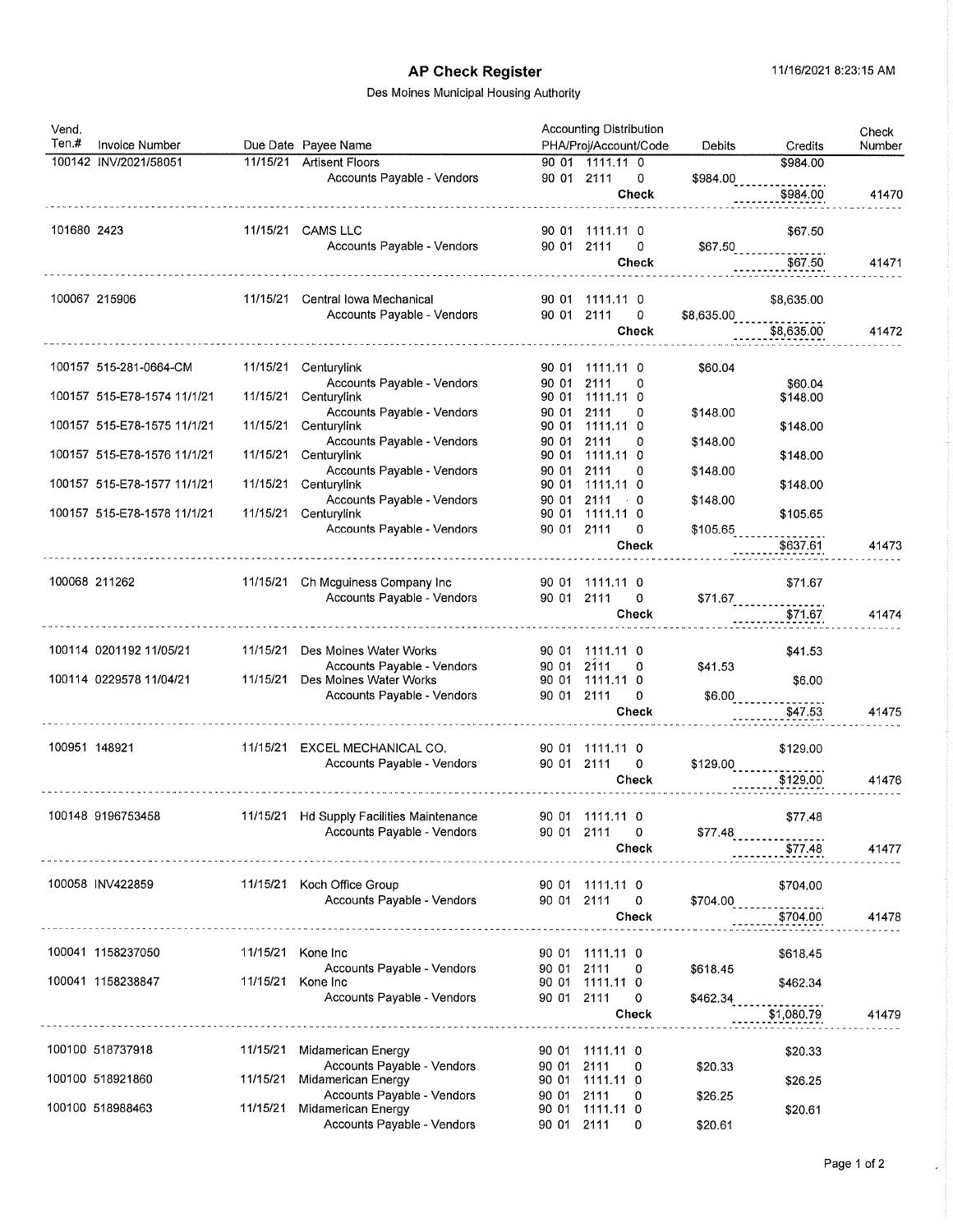### Des Moines Municipal Housing Authority

| Vend.<br>Ten.# | <b>Invoice Number</b> |          |                                                  |                | Accounting Distribution |              |               |             | Check  |
|----------------|-----------------------|----------|--------------------------------------------------|----------------|-------------------------|--------------|---------------|-------------|--------|
|                |                       |          | Due Date Payee Name                              |                | PHA/Proj/Account/Code   |              | <b>Debits</b> | Credits     | Number |
|                | 100100 518991309      | 11/15/21 | Midamerican Energy<br>Accounts Payable - Vendors | 90 01<br>90 01 | $1111.11$ 0<br>2111     | $\Omega$     | \$8.93        | \$8.93      |        |
|                | 100100 519014317      | 11/15/21 | Midamerican Energy                               | 90 01          | $1111.11$ 0             |              |               | \$31.38     |        |
|                |                       |          | Accounts Payable - Vendors                       | 90 01          | 2111                    | 0            | \$31.38       |             |        |
|                |                       |          |                                                  |                |                         | <b>Check</b> |               | \$107.50    | 41480  |
|                | 100064 C153707        | 11/15/21 | Miller's Hardware                                | 90 01          | $1111.11$ 0             |              |               | \$37.62     |        |
|                |                       |          | Accounts Payable - Vendors                       | 90 01          | 2111                    | 0            | \$37.62       |             |        |
|                |                       |          |                                                  |                |                         | <b>Check</b> |               | \$37.62     | 41481  |
|                | 100059 6487167        | 11/15/21 | <b>RSM US LLP</b>                                | 90 01          | $1111.11$ 0             |              |               | \$14,000.00 |        |
|                |                       |          | Accounts Payable - Vendors                       | 90 01          | 2111                    | -0           | \$14,000.00   |             |        |
|                |                       |          |                                                  |                |                         | <b>Check</b> |               | \$14,000.00 | 41482  |
|                | 100042 305921724      | 11/15/21 | Sundberg Co                                      | 90 01          | 1111.11 0               |              |               | \$99.73     |        |
|                |                       |          | Accounts Payable - Vendors                       | 90 01          | 2111                    | 0            | \$99.73       |             |        |
|                |                       |          |                                                  |                |                         | Check        |               | \$99.73     | 41483  |
|                |                       |          |                                                  |                |                         |              |               |             |        |

### Total Accounting Distribution:

| 90. | 01 | 1111.11           |         |             | \$26,679.43 |
|-----|----|-------------------|---------|-------------|-------------|
| 90  | 01 | 2111              | 0       | \$26,679.43 |             |
|     |    | PHA / Proj: 90 01 | Totals: | \$26,679.43 | \$26,679.43 |
|     |    | PHA: 90           | Totals: | \$26,679.43 | \$26,679.43 |
|     |    |                   | Totals: | \$26,679.43 | \$26,679.43 |

 $\hat{\mathcal{A}}$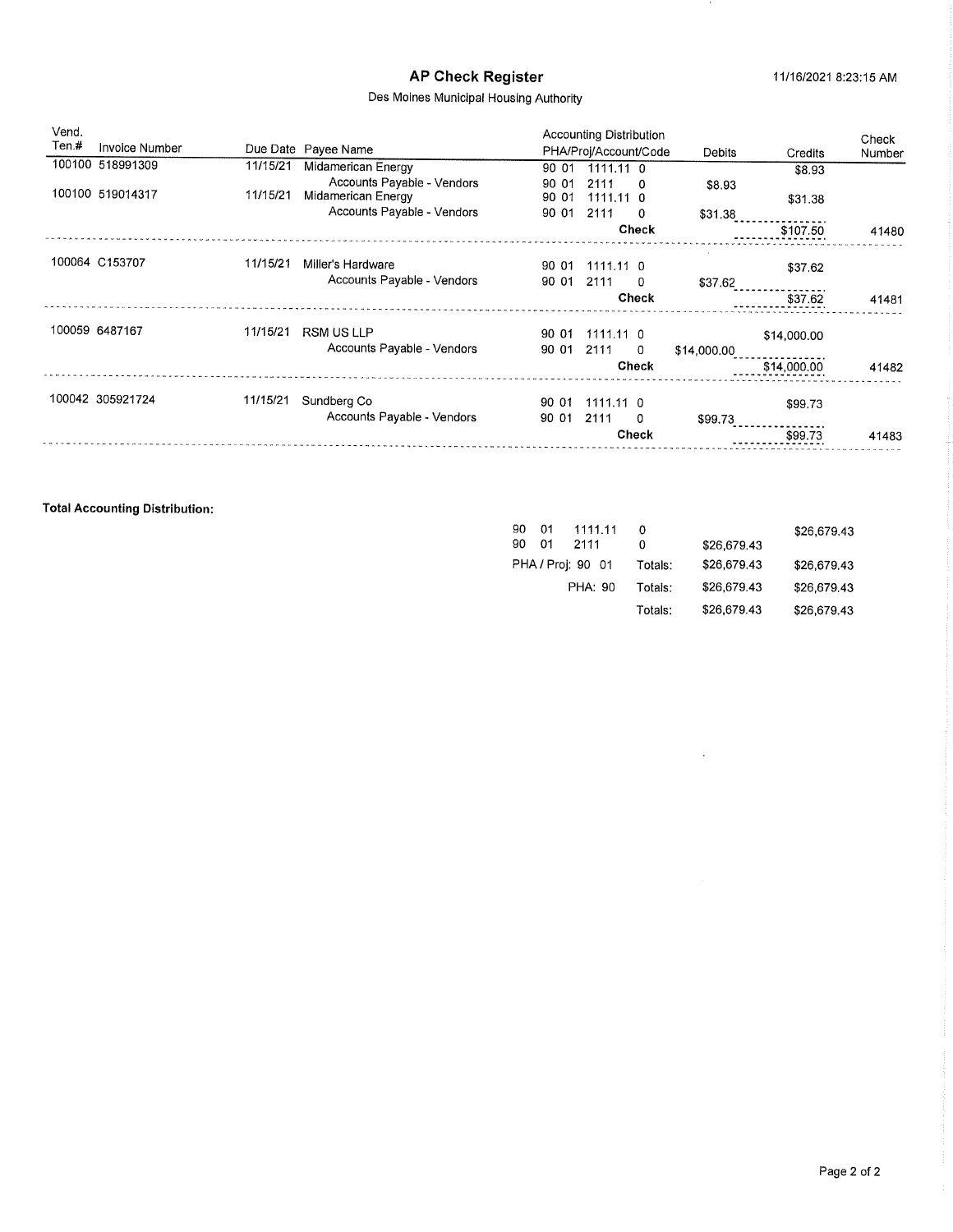# AP Check Register 11/22/2021 1:12:41 PM

| 90 01 1111.11 0<br>11/18/21 Artisent Floors<br>100142 INV/2021/58768<br>\$901.80<br>90 01 2111<br>0<br>Accounts Payable - Vendors<br>41486<br>\$901.80<br>Check<br>\$183.31<br>1111.11 0<br>90 01<br>11/18/21<br>Centurylink<br>100157 515-243-3073 11/4/21<br>\$183.31<br>2111<br>0<br>90 01<br>Accounts Payable - Vendors<br>\$59.95<br>1111.11 0<br>90 01<br>Centurylink<br>11/18/21<br>100157 515-265-0783 11/10/2<br>\$59.95<br>2111<br>0<br>90 01<br>Accounts Payable - Vendors<br>\$58.18<br>1111.11 0<br>90 01<br>Centurylink<br>11/18/21<br>100157 515-265-2326 11/10/2<br>\$58.18<br>0<br>2111<br>90 01<br>Accounts Payable - Vendors<br>\$177.23<br>1111.11 0<br>90 01<br>Centurylink<br>11/18/21<br>100157 515-284-0304 11/4/21<br>$$177.23$<br>$$478.67$<br>2111<br>0<br>90 01<br>Accounts Payable - Vendors<br>41487<br>Check<br>\$32,103.24<br>90 01 1111.11 0<br>City Of Des Moines<br>11/22/21<br>100111 1021<br>$$32,103.24$ <sub>---------------</sub><br>90 01 2111<br>0<br>Accounts Payable - Vendors<br>41488<br>\$32,103.24<br>Check<br>\$63.17<br>90 01 1111.11 0<br>Deb Johann<br>11/22/21<br>100117 10/31/21<br>$$63.17$ <sub>---------------</sub><br>90 01 2111<br>0<br>Accounts Payable - Vendors<br>\$63.17<br><b>Check</b><br>\$1,064.43<br>90 01 1111.11 0<br>Des Moines Water Works<br>11/18/21<br>100114 006110 11/12/21<br>\$1,064.43<br>90 01 2111<br>0<br>Accounts Payable - Vendors<br>\$41.53<br>90 01 1111.11 0<br>Des Moines Water Works<br>11/18/21<br>100114 019313 11/08/21<br>\$41.53<br>2111<br>0<br>90 01<br>Accounts Payable - Vendors<br>\$1,733.24<br>1111.11 0<br>90 01<br>Des Moines Water Works<br>11/18/21<br>100114 054040 11/12/21<br>\$1,733.24<br>90 01 2111<br>0<br>Accounts Payable - Vendors<br>\$2,839.20<br>41490<br>Check<br>\$1,400.00<br>90 01 1111.11 0<br>John's Tree Service<br>11/22/21<br>100101 5681<br>\$1,400.00<br>90 01 2111<br>0<br>Accounts Payable - Vendors<br>\$1,400.00<br>41491<br>Check<br>\$1,100.00<br>1111.11 0<br>90 01<br>K&M Janitorial<br>11/18/21<br>100099 1496769<br>\$1,100.00<br>2111<br>0<br>90 01<br>Accounts Payable - Vendors<br>\$1,100.00<br>1111.11 0<br>90 01<br>K&M Janitorial<br>11/18/21<br>100099 1496770<br>\$1,100.00<br>2111<br>0<br>90 01<br>Accounts Payable - Vendors<br>\$1,100.00<br>1111.11 0<br>90 01<br>11/18/21<br>K&M Janitorial<br>100099 1496771<br>\$1,100.00<br>2111<br>90 01<br>0<br>Accounts Payable - Vendors<br>\$2,750.00<br>90 01 1111.11 0<br>K&M Janitorial<br>11/18/21<br>100099 1496772<br>\$2,750.00<br>2111<br>90 01<br>0<br>Accounts Payable - Vendors<br>\$1,100.00<br>90 01 1111.11 0<br>K&M Janitorial<br>11/18/21<br>100099 1496773<br>\$1,100.00<br>90 01 2111<br>0<br>Accounts Payable - Vendors<br>\$7,150.00<br>Check<br>-------------------------------<br>\$578.13<br>90 01 1111.11 0<br>11/22/21 Language Line Services<br>100150 10375143<br>$$578.13$ <sub>222222222222222</sub> .<br>90 01 2111<br>0<br>Accounts Payable - Vendors<br>41493<br>\$578.13<br>Check<br>\$586.80<br>90 01 1111.11 0<br>11/18/21 Menards Inc<br>100046 2318<br>\$586.80<br>90 01 2111<br>$\mathbf{0}$<br>Accounts Payable - Vendors<br>\$586.80<br>41494<br>Check<br>\$1,220.00<br>90 01 1111.11 0<br>Michael A. Cortez<br>11/18/21<br>100126 053021<br>2111<br>\$1,220.00<br>0<br>90 01<br>Accounts Payable - Vendors<br>\$200.00<br>90 01 1111.11 0<br>Michael A. Cortez<br>11/18/21<br>100126 060321<br>\$200.00<br>2111<br>0<br>90 01<br>Accounts Payable - Vendors<br>\$1,070.00<br>1111.11 0<br>90 01<br>Michael A. Cortez<br>11/18/21<br>100126 061321<br>\$1,070.00<br>2111<br>0<br>90 01<br>Accounts Payable - Vendors<br>\$1,460.00<br>1111.11 0<br>90 01<br>Michael A. Cortez<br>11/18/21<br>100126 063021<br>90 01 2111 | Vend.<br>Ten.#<br>Invoice Number | Due Date Payee Name        | <b>Accounting Distribution</b><br>PHA/Proj/Account/Code | Debits     | Credits  | Check<br>Number |
|------------------------------------------------------------------------------------------------------------------------------------------------------------------------------------------------------------------------------------------------------------------------------------------------------------------------------------------------------------------------------------------------------------------------------------------------------------------------------------------------------------------------------------------------------------------------------------------------------------------------------------------------------------------------------------------------------------------------------------------------------------------------------------------------------------------------------------------------------------------------------------------------------------------------------------------------------------------------------------------------------------------------------------------------------------------------------------------------------------------------------------------------------------------------------------------------------------------------------------------------------------------------------------------------------------------------------------------------------------------------------------------------------------------------------------------------------------------------------------------------------------------------------------------------------------------------------------------------------------------------------------------------------------------------------------------------------------------------------------------------------------------------------------------------------------------------------------------------------------------------------------------------------------------------------------------------------------------------------------------------------------------------------------------------------------------------------------------------------------------------------------------------------------------------------------------------------------------------------------------------------------------------------------------------------------------------------------------------------------------------------------------------------------------------------------------------------------------------------------------------------------------------------------------------------------------------------------------------------------------------------------------------------------------------------------------------------------------------------------------------------------------------------------------------------------------------------------------------------------------------------------------------------------------------------------------------------------------------------------------------------------------------------------------------------------------------------------------------------------------------------------------------------------------------------------------------------------------------------------------------------------------------------------------------------------------------------------------------------------------------------------------------------------------------------------------------------------------------------------------------------------------------------------------------------------------------------------------------------------------------------------------------------------------------------------------------------------------------------------------------------------------------|----------------------------------|----------------------------|---------------------------------------------------------|------------|----------|-----------------|
|                                                                                                                                                                                                                                                                                                                                                                                                                                                                                                                                                                                                                                                                                                                                                                                                                                                                                                                                                                                                                                                                                                                                                                                                                                                                                                                                                                                                                                                                                                                                                                                                                                                                                                                                                                                                                                                                                                                                                                                                                                                                                                                                                                                                                                                                                                                                                                                                                                                                                                                                                                                                                                                                                                                                                                                                                                                                                                                                                                                                                                                                                                                                                                                                                                                                                                                                                                                                                                                                                                                                                                                                                                                                                                                                                                        |                                  |                            |                                                         |            | \$901.80 |                 |
|                                                                                                                                                                                                                                                                                                                                                                                                                                                                                                                                                                                                                                                                                                                                                                                                                                                                                                                                                                                                                                                                                                                                                                                                                                                                                                                                                                                                                                                                                                                                                                                                                                                                                                                                                                                                                                                                                                                                                                                                                                                                                                                                                                                                                                                                                                                                                                                                                                                                                                                                                                                                                                                                                                                                                                                                                                                                                                                                                                                                                                                                                                                                                                                                                                                                                                                                                                                                                                                                                                                                                                                                                                                                                                                                                                        |                                  |                            |                                                         |            |          |                 |
|                                                                                                                                                                                                                                                                                                                                                                                                                                                                                                                                                                                                                                                                                                                                                                                                                                                                                                                                                                                                                                                                                                                                                                                                                                                                                                                                                                                                                                                                                                                                                                                                                                                                                                                                                                                                                                                                                                                                                                                                                                                                                                                                                                                                                                                                                                                                                                                                                                                                                                                                                                                                                                                                                                                                                                                                                                                                                                                                                                                                                                                                                                                                                                                                                                                                                                                                                                                                                                                                                                                                                                                                                                                                                                                                                                        |                                  |                            |                                                         |            |          |                 |
|                                                                                                                                                                                                                                                                                                                                                                                                                                                                                                                                                                                                                                                                                                                                                                                                                                                                                                                                                                                                                                                                                                                                                                                                                                                                                                                                                                                                                                                                                                                                                                                                                                                                                                                                                                                                                                                                                                                                                                                                                                                                                                                                                                                                                                                                                                                                                                                                                                                                                                                                                                                                                                                                                                                                                                                                                                                                                                                                                                                                                                                                                                                                                                                                                                                                                                                                                                                                                                                                                                                                                                                                                                                                                                                                                                        |                                  |                            |                                                         |            |          |                 |
|                                                                                                                                                                                                                                                                                                                                                                                                                                                                                                                                                                                                                                                                                                                                                                                                                                                                                                                                                                                                                                                                                                                                                                                                                                                                                                                                                                                                                                                                                                                                                                                                                                                                                                                                                                                                                                                                                                                                                                                                                                                                                                                                                                                                                                                                                                                                                                                                                                                                                                                                                                                                                                                                                                                                                                                                                                                                                                                                                                                                                                                                                                                                                                                                                                                                                                                                                                                                                                                                                                                                                                                                                                                                                                                                                                        |                                  |                            |                                                         |            |          |                 |
|                                                                                                                                                                                                                                                                                                                                                                                                                                                                                                                                                                                                                                                                                                                                                                                                                                                                                                                                                                                                                                                                                                                                                                                                                                                                                                                                                                                                                                                                                                                                                                                                                                                                                                                                                                                                                                                                                                                                                                                                                                                                                                                                                                                                                                                                                                                                                                                                                                                                                                                                                                                                                                                                                                                                                                                                                                                                                                                                                                                                                                                                                                                                                                                                                                                                                                                                                                                                                                                                                                                                                                                                                                                                                                                                                                        |                                  |                            |                                                         |            |          |                 |
|                                                                                                                                                                                                                                                                                                                                                                                                                                                                                                                                                                                                                                                                                                                                                                                                                                                                                                                                                                                                                                                                                                                                                                                                                                                                                                                                                                                                                                                                                                                                                                                                                                                                                                                                                                                                                                                                                                                                                                                                                                                                                                                                                                                                                                                                                                                                                                                                                                                                                                                                                                                                                                                                                                                                                                                                                                                                                                                                                                                                                                                                                                                                                                                                                                                                                                                                                                                                                                                                                                                                                                                                                                                                                                                                                                        |                                  |                            |                                                         |            |          |                 |
|                                                                                                                                                                                                                                                                                                                                                                                                                                                                                                                                                                                                                                                                                                                                                                                                                                                                                                                                                                                                                                                                                                                                                                                                                                                                                                                                                                                                                                                                                                                                                                                                                                                                                                                                                                                                                                                                                                                                                                                                                                                                                                                                                                                                                                                                                                                                                                                                                                                                                                                                                                                                                                                                                                                                                                                                                                                                                                                                                                                                                                                                                                                                                                                                                                                                                                                                                                                                                                                                                                                                                                                                                                                                                                                                                                        |                                  |                            |                                                         |            |          |                 |
|                                                                                                                                                                                                                                                                                                                                                                                                                                                                                                                                                                                                                                                                                                                                                                                                                                                                                                                                                                                                                                                                                                                                                                                                                                                                                                                                                                                                                                                                                                                                                                                                                                                                                                                                                                                                                                                                                                                                                                                                                                                                                                                                                                                                                                                                                                                                                                                                                                                                                                                                                                                                                                                                                                                                                                                                                                                                                                                                                                                                                                                                                                                                                                                                                                                                                                                                                                                                                                                                                                                                                                                                                                                                                                                                                                        |                                  |                            |                                                         |            |          |                 |
|                                                                                                                                                                                                                                                                                                                                                                                                                                                                                                                                                                                                                                                                                                                                                                                                                                                                                                                                                                                                                                                                                                                                                                                                                                                                                                                                                                                                                                                                                                                                                                                                                                                                                                                                                                                                                                                                                                                                                                                                                                                                                                                                                                                                                                                                                                                                                                                                                                                                                                                                                                                                                                                                                                                                                                                                                                                                                                                                                                                                                                                                                                                                                                                                                                                                                                                                                                                                                                                                                                                                                                                                                                                                                                                                                                        |                                  |                            |                                                         |            |          |                 |
|                                                                                                                                                                                                                                                                                                                                                                                                                                                                                                                                                                                                                                                                                                                                                                                                                                                                                                                                                                                                                                                                                                                                                                                                                                                                                                                                                                                                                                                                                                                                                                                                                                                                                                                                                                                                                                                                                                                                                                                                                                                                                                                                                                                                                                                                                                                                                                                                                                                                                                                                                                                                                                                                                                                                                                                                                                                                                                                                                                                                                                                                                                                                                                                                                                                                                                                                                                                                                                                                                                                                                                                                                                                                                                                                                                        |                                  |                            |                                                         |            |          |                 |
|                                                                                                                                                                                                                                                                                                                                                                                                                                                                                                                                                                                                                                                                                                                                                                                                                                                                                                                                                                                                                                                                                                                                                                                                                                                                                                                                                                                                                                                                                                                                                                                                                                                                                                                                                                                                                                                                                                                                                                                                                                                                                                                                                                                                                                                                                                                                                                                                                                                                                                                                                                                                                                                                                                                                                                                                                                                                                                                                                                                                                                                                                                                                                                                                                                                                                                                                                                                                                                                                                                                                                                                                                                                                                                                                                                        |                                  |                            |                                                         |            |          |                 |
|                                                                                                                                                                                                                                                                                                                                                                                                                                                                                                                                                                                                                                                                                                                                                                                                                                                                                                                                                                                                                                                                                                                                                                                                                                                                                                                                                                                                                                                                                                                                                                                                                                                                                                                                                                                                                                                                                                                                                                                                                                                                                                                                                                                                                                                                                                                                                                                                                                                                                                                                                                                                                                                                                                                                                                                                                                                                                                                                                                                                                                                                                                                                                                                                                                                                                                                                                                                                                                                                                                                                                                                                                                                                                                                                                                        |                                  |                            |                                                         |            |          |                 |
|                                                                                                                                                                                                                                                                                                                                                                                                                                                                                                                                                                                                                                                                                                                                                                                                                                                                                                                                                                                                                                                                                                                                                                                                                                                                                                                                                                                                                                                                                                                                                                                                                                                                                                                                                                                                                                                                                                                                                                                                                                                                                                                                                                                                                                                                                                                                                                                                                                                                                                                                                                                                                                                                                                                                                                                                                                                                                                                                                                                                                                                                                                                                                                                                                                                                                                                                                                                                                                                                                                                                                                                                                                                                                                                                                                        |                                  |                            |                                                         |            |          |                 |
|                                                                                                                                                                                                                                                                                                                                                                                                                                                                                                                                                                                                                                                                                                                                                                                                                                                                                                                                                                                                                                                                                                                                                                                                                                                                                                                                                                                                                                                                                                                                                                                                                                                                                                                                                                                                                                                                                                                                                                                                                                                                                                                                                                                                                                                                                                                                                                                                                                                                                                                                                                                                                                                                                                                                                                                                                                                                                                                                                                                                                                                                                                                                                                                                                                                                                                                                                                                                                                                                                                                                                                                                                                                                                                                                                                        |                                  |                            |                                                         |            |          | 41489           |
|                                                                                                                                                                                                                                                                                                                                                                                                                                                                                                                                                                                                                                                                                                                                                                                                                                                                                                                                                                                                                                                                                                                                                                                                                                                                                                                                                                                                                                                                                                                                                                                                                                                                                                                                                                                                                                                                                                                                                                                                                                                                                                                                                                                                                                                                                                                                                                                                                                                                                                                                                                                                                                                                                                                                                                                                                                                                                                                                                                                                                                                                                                                                                                                                                                                                                                                                                                                                                                                                                                                                                                                                                                                                                                                                                                        |                                  |                            |                                                         |            |          |                 |
|                                                                                                                                                                                                                                                                                                                                                                                                                                                                                                                                                                                                                                                                                                                                                                                                                                                                                                                                                                                                                                                                                                                                                                                                                                                                                                                                                                                                                                                                                                                                                                                                                                                                                                                                                                                                                                                                                                                                                                                                                                                                                                                                                                                                                                                                                                                                                                                                                                                                                                                                                                                                                                                                                                                                                                                                                                                                                                                                                                                                                                                                                                                                                                                                                                                                                                                                                                                                                                                                                                                                                                                                                                                                                                                                                                        |                                  |                            |                                                         |            |          |                 |
|                                                                                                                                                                                                                                                                                                                                                                                                                                                                                                                                                                                                                                                                                                                                                                                                                                                                                                                                                                                                                                                                                                                                                                                                                                                                                                                                                                                                                                                                                                                                                                                                                                                                                                                                                                                                                                                                                                                                                                                                                                                                                                                                                                                                                                                                                                                                                                                                                                                                                                                                                                                                                                                                                                                                                                                                                                                                                                                                                                                                                                                                                                                                                                                                                                                                                                                                                                                                                                                                                                                                                                                                                                                                                                                                                                        |                                  |                            |                                                         |            |          |                 |
|                                                                                                                                                                                                                                                                                                                                                                                                                                                                                                                                                                                                                                                                                                                                                                                                                                                                                                                                                                                                                                                                                                                                                                                                                                                                                                                                                                                                                                                                                                                                                                                                                                                                                                                                                                                                                                                                                                                                                                                                                                                                                                                                                                                                                                                                                                                                                                                                                                                                                                                                                                                                                                                                                                                                                                                                                                                                                                                                                                                                                                                                                                                                                                                                                                                                                                                                                                                                                                                                                                                                                                                                                                                                                                                                                                        |                                  |                            |                                                         |            |          |                 |
|                                                                                                                                                                                                                                                                                                                                                                                                                                                                                                                                                                                                                                                                                                                                                                                                                                                                                                                                                                                                                                                                                                                                                                                                                                                                                                                                                                                                                                                                                                                                                                                                                                                                                                                                                                                                                                                                                                                                                                                                                                                                                                                                                                                                                                                                                                                                                                                                                                                                                                                                                                                                                                                                                                                                                                                                                                                                                                                                                                                                                                                                                                                                                                                                                                                                                                                                                                                                                                                                                                                                                                                                                                                                                                                                                                        |                                  |                            |                                                         |            |          |                 |
|                                                                                                                                                                                                                                                                                                                                                                                                                                                                                                                                                                                                                                                                                                                                                                                                                                                                                                                                                                                                                                                                                                                                                                                                                                                                                                                                                                                                                                                                                                                                                                                                                                                                                                                                                                                                                                                                                                                                                                                                                                                                                                                                                                                                                                                                                                                                                                                                                                                                                                                                                                                                                                                                                                                                                                                                                                                                                                                                                                                                                                                                                                                                                                                                                                                                                                                                                                                                                                                                                                                                                                                                                                                                                                                                                                        |                                  |                            |                                                         |            |          |                 |
|                                                                                                                                                                                                                                                                                                                                                                                                                                                                                                                                                                                                                                                                                                                                                                                                                                                                                                                                                                                                                                                                                                                                                                                                                                                                                                                                                                                                                                                                                                                                                                                                                                                                                                                                                                                                                                                                                                                                                                                                                                                                                                                                                                                                                                                                                                                                                                                                                                                                                                                                                                                                                                                                                                                                                                                                                                                                                                                                                                                                                                                                                                                                                                                                                                                                                                                                                                                                                                                                                                                                                                                                                                                                                                                                                                        |                                  |                            |                                                         |            |          |                 |
|                                                                                                                                                                                                                                                                                                                                                                                                                                                                                                                                                                                                                                                                                                                                                                                                                                                                                                                                                                                                                                                                                                                                                                                                                                                                                                                                                                                                                                                                                                                                                                                                                                                                                                                                                                                                                                                                                                                                                                                                                                                                                                                                                                                                                                                                                                                                                                                                                                                                                                                                                                                                                                                                                                                                                                                                                                                                                                                                                                                                                                                                                                                                                                                                                                                                                                                                                                                                                                                                                                                                                                                                                                                                                                                                                                        |                                  |                            |                                                         |            |          |                 |
|                                                                                                                                                                                                                                                                                                                                                                                                                                                                                                                                                                                                                                                                                                                                                                                                                                                                                                                                                                                                                                                                                                                                                                                                                                                                                                                                                                                                                                                                                                                                                                                                                                                                                                                                                                                                                                                                                                                                                                                                                                                                                                                                                                                                                                                                                                                                                                                                                                                                                                                                                                                                                                                                                                                                                                                                                                                                                                                                                                                                                                                                                                                                                                                                                                                                                                                                                                                                                                                                                                                                                                                                                                                                                                                                                                        |                                  |                            |                                                         |            |          |                 |
|                                                                                                                                                                                                                                                                                                                                                                                                                                                                                                                                                                                                                                                                                                                                                                                                                                                                                                                                                                                                                                                                                                                                                                                                                                                                                                                                                                                                                                                                                                                                                                                                                                                                                                                                                                                                                                                                                                                                                                                                                                                                                                                                                                                                                                                                                                                                                                                                                                                                                                                                                                                                                                                                                                                                                                                                                                                                                                                                                                                                                                                                                                                                                                                                                                                                                                                                                                                                                                                                                                                                                                                                                                                                                                                                                                        |                                  |                            |                                                         |            |          |                 |
|                                                                                                                                                                                                                                                                                                                                                                                                                                                                                                                                                                                                                                                                                                                                                                                                                                                                                                                                                                                                                                                                                                                                                                                                                                                                                                                                                                                                                                                                                                                                                                                                                                                                                                                                                                                                                                                                                                                                                                                                                                                                                                                                                                                                                                                                                                                                                                                                                                                                                                                                                                                                                                                                                                                                                                                                                                                                                                                                                                                                                                                                                                                                                                                                                                                                                                                                                                                                                                                                                                                                                                                                                                                                                                                                                                        |                                  |                            |                                                         |            |          |                 |
|                                                                                                                                                                                                                                                                                                                                                                                                                                                                                                                                                                                                                                                                                                                                                                                                                                                                                                                                                                                                                                                                                                                                                                                                                                                                                                                                                                                                                                                                                                                                                                                                                                                                                                                                                                                                                                                                                                                                                                                                                                                                                                                                                                                                                                                                                                                                                                                                                                                                                                                                                                                                                                                                                                                                                                                                                                                                                                                                                                                                                                                                                                                                                                                                                                                                                                                                                                                                                                                                                                                                                                                                                                                                                                                                                                        |                                  |                            |                                                         |            |          |                 |
|                                                                                                                                                                                                                                                                                                                                                                                                                                                                                                                                                                                                                                                                                                                                                                                                                                                                                                                                                                                                                                                                                                                                                                                                                                                                                                                                                                                                                                                                                                                                                                                                                                                                                                                                                                                                                                                                                                                                                                                                                                                                                                                                                                                                                                                                                                                                                                                                                                                                                                                                                                                                                                                                                                                                                                                                                                                                                                                                                                                                                                                                                                                                                                                                                                                                                                                                                                                                                                                                                                                                                                                                                                                                                                                                                                        |                                  |                            |                                                         |            |          |                 |
|                                                                                                                                                                                                                                                                                                                                                                                                                                                                                                                                                                                                                                                                                                                                                                                                                                                                                                                                                                                                                                                                                                                                                                                                                                                                                                                                                                                                                                                                                                                                                                                                                                                                                                                                                                                                                                                                                                                                                                                                                                                                                                                                                                                                                                                                                                                                                                                                                                                                                                                                                                                                                                                                                                                                                                                                                                                                                                                                                                                                                                                                                                                                                                                                                                                                                                                                                                                                                                                                                                                                                                                                                                                                                                                                                                        |                                  |                            |                                                         |            |          |                 |
|                                                                                                                                                                                                                                                                                                                                                                                                                                                                                                                                                                                                                                                                                                                                                                                                                                                                                                                                                                                                                                                                                                                                                                                                                                                                                                                                                                                                                                                                                                                                                                                                                                                                                                                                                                                                                                                                                                                                                                                                                                                                                                                                                                                                                                                                                                                                                                                                                                                                                                                                                                                                                                                                                                                                                                                                                                                                                                                                                                                                                                                                                                                                                                                                                                                                                                                                                                                                                                                                                                                                                                                                                                                                                                                                                                        |                                  |                            |                                                         |            |          |                 |
|                                                                                                                                                                                                                                                                                                                                                                                                                                                                                                                                                                                                                                                                                                                                                                                                                                                                                                                                                                                                                                                                                                                                                                                                                                                                                                                                                                                                                                                                                                                                                                                                                                                                                                                                                                                                                                                                                                                                                                                                                                                                                                                                                                                                                                                                                                                                                                                                                                                                                                                                                                                                                                                                                                                                                                                                                                                                                                                                                                                                                                                                                                                                                                                                                                                                                                                                                                                                                                                                                                                                                                                                                                                                                                                                                                        |                                  |                            |                                                         |            |          |                 |
|                                                                                                                                                                                                                                                                                                                                                                                                                                                                                                                                                                                                                                                                                                                                                                                                                                                                                                                                                                                                                                                                                                                                                                                                                                                                                                                                                                                                                                                                                                                                                                                                                                                                                                                                                                                                                                                                                                                                                                                                                                                                                                                                                                                                                                                                                                                                                                                                                                                                                                                                                                                                                                                                                                                                                                                                                                                                                                                                                                                                                                                                                                                                                                                                                                                                                                                                                                                                                                                                                                                                                                                                                                                                                                                                                                        |                                  |                            |                                                         |            |          | 41492           |
|                                                                                                                                                                                                                                                                                                                                                                                                                                                                                                                                                                                                                                                                                                                                                                                                                                                                                                                                                                                                                                                                                                                                                                                                                                                                                                                                                                                                                                                                                                                                                                                                                                                                                                                                                                                                                                                                                                                                                                                                                                                                                                                                                                                                                                                                                                                                                                                                                                                                                                                                                                                                                                                                                                                                                                                                                                                                                                                                                                                                                                                                                                                                                                                                                                                                                                                                                                                                                                                                                                                                                                                                                                                                                                                                                                        |                                  |                            |                                                         |            |          |                 |
|                                                                                                                                                                                                                                                                                                                                                                                                                                                                                                                                                                                                                                                                                                                                                                                                                                                                                                                                                                                                                                                                                                                                                                                                                                                                                                                                                                                                                                                                                                                                                                                                                                                                                                                                                                                                                                                                                                                                                                                                                                                                                                                                                                                                                                                                                                                                                                                                                                                                                                                                                                                                                                                                                                                                                                                                                                                                                                                                                                                                                                                                                                                                                                                                                                                                                                                                                                                                                                                                                                                                                                                                                                                                                                                                                                        |                                  |                            |                                                         |            |          |                 |
|                                                                                                                                                                                                                                                                                                                                                                                                                                                                                                                                                                                                                                                                                                                                                                                                                                                                                                                                                                                                                                                                                                                                                                                                                                                                                                                                                                                                                                                                                                                                                                                                                                                                                                                                                                                                                                                                                                                                                                                                                                                                                                                                                                                                                                                                                                                                                                                                                                                                                                                                                                                                                                                                                                                                                                                                                                                                                                                                                                                                                                                                                                                                                                                                                                                                                                                                                                                                                                                                                                                                                                                                                                                                                                                                                                        |                                  |                            |                                                         |            |          |                 |
|                                                                                                                                                                                                                                                                                                                                                                                                                                                                                                                                                                                                                                                                                                                                                                                                                                                                                                                                                                                                                                                                                                                                                                                                                                                                                                                                                                                                                                                                                                                                                                                                                                                                                                                                                                                                                                                                                                                                                                                                                                                                                                                                                                                                                                                                                                                                                                                                                                                                                                                                                                                                                                                                                                                                                                                                                                                                                                                                                                                                                                                                                                                                                                                                                                                                                                                                                                                                                                                                                                                                                                                                                                                                                                                                                                        |                                  |                            |                                                         |            |          |                 |
|                                                                                                                                                                                                                                                                                                                                                                                                                                                                                                                                                                                                                                                                                                                                                                                                                                                                                                                                                                                                                                                                                                                                                                                                                                                                                                                                                                                                                                                                                                                                                                                                                                                                                                                                                                                                                                                                                                                                                                                                                                                                                                                                                                                                                                                                                                                                                                                                                                                                                                                                                                                                                                                                                                                                                                                                                                                                                                                                                                                                                                                                                                                                                                                                                                                                                                                                                                                                                                                                                                                                                                                                                                                                                                                                                                        |                                  |                            |                                                         |            |          |                 |
|                                                                                                                                                                                                                                                                                                                                                                                                                                                                                                                                                                                                                                                                                                                                                                                                                                                                                                                                                                                                                                                                                                                                                                                                                                                                                                                                                                                                                                                                                                                                                                                                                                                                                                                                                                                                                                                                                                                                                                                                                                                                                                                                                                                                                                                                                                                                                                                                                                                                                                                                                                                                                                                                                                                                                                                                                                                                                                                                                                                                                                                                                                                                                                                                                                                                                                                                                                                                                                                                                                                                                                                                                                                                                                                                                                        |                                  |                            |                                                         |            |          |                 |
|                                                                                                                                                                                                                                                                                                                                                                                                                                                                                                                                                                                                                                                                                                                                                                                                                                                                                                                                                                                                                                                                                                                                                                                                                                                                                                                                                                                                                                                                                                                                                                                                                                                                                                                                                                                                                                                                                                                                                                                                                                                                                                                                                                                                                                                                                                                                                                                                                                                                                                                                                                                                                                                                                                                                                                                                                                                                                                                                                                                                                                                                                                                                                                                                                                                                                                                                                                                                                                                                                                                                                                                                                                                                                                                                                                        |                                  |                            |                                                         |            |          |                 |
|                                                                                                                                                                                                                                                                                                                                                                                                                                                                                                                                                                                                                                                                                                                                                                                                                                                                                                                                                                                                                                                                                                                                                                                                                                                                                                                                                                                                                                                                                                                                                                                                                                                                                                                                                                                                                                                                                                                                                                                                                                                                                                                                                                                                                                                                                                                                                                                                                                                                                                                                                                                                                                                                                                                                                                                                                                                                                                                                                                                                                                                                                                                                                                                                                                                                                                                                                                                                                                                                                                                                                                                                                                                                                                                                                                        |                                  |                            |                                                         |            |          |                 |
|                                                                                                                                                                                                                                                                                                                                                                                                                                                                                                                                                                                                                                                                                                                                                                                                                                                                                                                                                                                                                                                                                                                                                                                                                                                                                                                                                                                                                                                                                                                                                                                                                                                                                                                                                                                                                                                                                                                                                                                                                                                                                                                                                                                                                                                                                                                                                                                                                                                                                                                                                                                                                                                                                                                                                                                                                                                                                                                                                                                                                                                                                                                                                                                                                                                                                                                                                                                                                                                                                                                                                                                                                                                                                                                                                                        |                                  |                            |                                                         |            |          |                 |
|                                                                                                                                                                                                                                                                                                                                                                                                                                                                                                                                                                                                                                                                                                                                                                                                                                                                                                                                                                                                                                                                                                                                                                                                                                                                                                                                                                                                                                                                                                                                                                                                                                                                                                                                                                                                                                                                                                                                                                                                                                                                                                                                                                                                                                                                                                                                                                                                                                                                                                                                                                                                                                                                                                                                                                                                                                                                                                                                                                                                                                                                                                                                                                                                                                                                                                                                                                                                                                                                                                                                                                                                                                                                                                                                                                        |                                  |                            |                                                         |            |          |                 |
|                                                                                                                                                                                                                                                                                                                                                                                                                                                                                                                                                                                                                                                                                                                                                                                                                                                                                                                                                                                                                                                                                                                                                                                                                                                                                                                                                                                                                                                                                                                                                                                                                                                                                                                                                                                                                                                                                                                                                                                                                                                                                                                                                                                                                                                                                                                                                                                                                                                                                                                                                                                                                                                                                                                                                                                                                                                                                                                                                                                                                                                                                                                                                                                                                                                                                                                                                                                                                                                                                                                                                                                                                                                                                                                                                                        |                                  |                            |                                                         |            |          |                 |
|                                                                                                                                                                                                                                                                                                                                                                                                                                                                                                                                                                                                                                                                                                                                                                                                                                                                                                                                                                                                                                                                                                                                                                                                                                                                                                                                                                                                                                                                                                                                                                                                                                                                                                                                                                                                                                                                                                                                                                                                                                                                                                                                                                                                                                                                                                                                                                                                                                                                                                                                                                                                                                                                                                                                                                                                                                                                                                                                                                                                                                                                                                                                                                                                                                                                                                                                                                                                                                                                                                                                                                                                                                                                                                                                                                        |                                  |                            |                                                         |            |          |                 |
|                                                                                                                                                                                                                                                                                                                                                                                                                                                                                                                                                                                                                                                                                                                                                                                                                                                                                                                                                                                                                                                                                                                                                                                                                                                                                                                                                                                                                                                                                                                                                                                                                                                                                                                                                                                                                                                                                                                                                                                                                                                                                                                                                                                                                                                                                                                                                                                                                                                                                                                                                                                                                                                                                                                                                                                                                                                                                                                                                                                                                                                                                                                                                                                                                                                                                                                                                                                                                                                                                                                                                                                                                                                                                                                                                                        |                                  | Accounts Payable - Vendors | 0                                                       | \$1,460.00 |          |                 |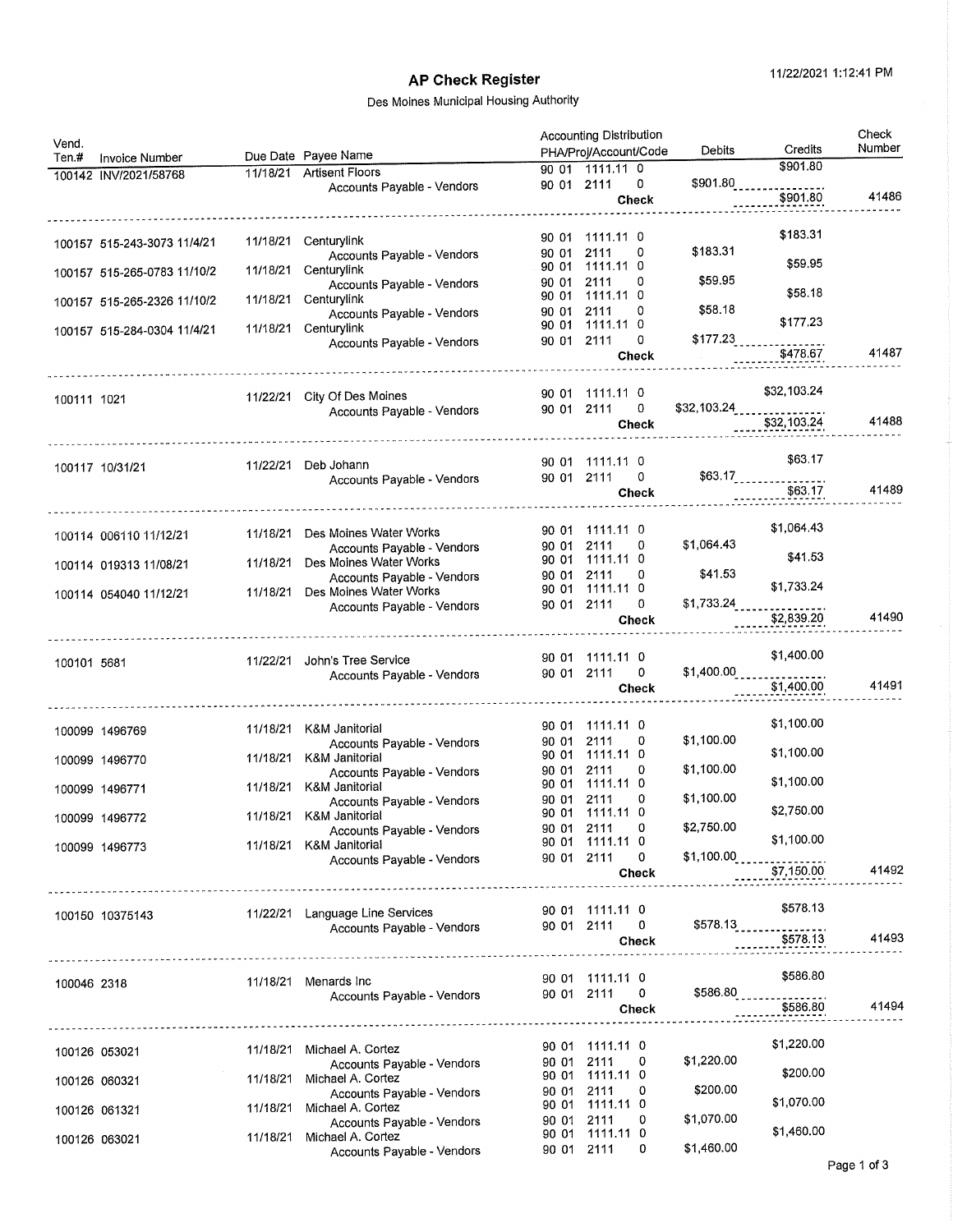| Vend.             |                |                                                       | <b>Accounting Distribution</b>      |                  |                          |                      | Check  |
|-------------------|----------------|-------------------------------------------------------|-------------------------------------|------------------|--------------------------|----------------------|--------|
| Ten.#             | Invoice Number | Due Date Payee Name                                   | PHA/Proj/Account/Code               |                  | Debits                   | Credits              | Number |
| 100126 070521     |                | 11/18/21 Michael A. Cortez                            | 90 01 1111.11 0                     |                  |                          | \$2,190.00           |        |
|                   |                | Accounts Payable - Vendors                            | 90 01 2111<br>90 01 1111.11 0       | 0                | \$2,190.00               | \$1,790.00           |        |
| 100126 070721     | 11/18/21       | Michael A. Cortez<br>Accounts Payable - Vendors       | 2111<br>90 01                       | 0                | \$1,790.00               |                      |        |
| 100126 073121     | 11/18/21       | Michael A. Cortez                                     | 1111.11 0<br>90 01                  |                  |                          | \$1,760.00           |        |
|                   |                | Accounts Payable - Vendors                            | 2111<br>90 01                       | 0                | \$1,760.00               |                      |        |
| 100126 083121     | 11/18/21       | Michael A. Cortez                                     | 1111.11 0<br>90 01                  |                  |                          | \$1,880.00           |        |
|                   |                | Accounts Payable - Vendors                            | 90 01 2111                          | 0                | \$1,880.00               |                      |        |
|                   |                |                                                       |                                     | Check            |                          | \$11,570.00          | 41495  |
|                   |                |                                                       |                                     |                  |                          |                      |        |
| 100100 519057970  | 11/18/21       | Midamerican Energy                                    | 90 01 1111.11 0                     | 0                | \$1,682.98               | \$1,682.98           |        |
|                   |                | Accounts Payable - Vendors                            | 2111<br>90 01<br>90 01 1111.11 0    |                  |                          | \$106.32             |        |
| 100100 519061325  | 11/18/21       | Midamerican Energy<br>Accounts Payable - Vendors      | 2111<br>90 01                       | 0                | \$106.32                 |                      |        |
| 100100 519123713  | 11/18/21       | Midamerican Energy                                    | 1111.11 0<br>90 01                  |                  |                          | \$1,075.60           |        |
|                   |                | Accounts Payable - Vendors                            | 2111<br>90 01                       | 0                | \$1,075.60               |                      |        |
| 100100 519150328  | 11/18/21       | Midamerican Energy                                    | 1111.11 0<br>90 01                  |                  |                          | \$938.09             |        |
|                   |                | Accounts Payable - Vendors                            | 90 01 2111                          | 0                | \$938.09                 | \$3,802.99           | 41496  |
|                   |                |                                                       |                                     | Check            |                          |                      |        |
|                   |                |                                                       |                                     |                  |                          |                      |        |
| 100063 INST289818 | 11/18/21       | Midwest Office Technology                             | 90 01 1111.11 0                     |                  |                          | \$169.89             |        |
|                   |                | Accounts Payable - Vendors                            | 90 01 2111                          | 0<br>Check       |                          | \$169.89<br>\$169.89 | 41497  |
|                   |                |                                                       |                                     |                  |                          |                      |        |
|                   |                |                                                       | 90 01 1111.11 0                     |                  |                          | \$55.37              |        |
| 100064 A245785    | 11/18/21       | Miller's Hardware                                     | 2111<br>90 01                       | 0                | \$55.37                  |                      |        |
| 100064 C1541475   | 11/18/21       | Accounts Payable - Vendors<br>Miller's Hardware       | 90 01 1111.11 0                     |                  |                          | \$10.65              |        |
|                   |                | Accounts Payable - Vendors                            | 2111<br>90 01                       | 0                | \$10.65                  |                      |        |
| 100064 C154189    | 11/18/21       | Miller's Hardware                                     | 1111.11 0<br>90 01                  |                  |                          | \$71.94              |        |
|                   |                | Accounts Payable - Vendors                            | 90 01 2111                          | 0                | \$71.94                  |                      | 41498  |
|                   |                |                                                       |                                     | <b>Check</b>     |                          | \$137.96             |        |
|                   |                |                                                       |                                     |                  |                          |                      |        |
|                   |                |                                                       |                                     |                  |                          |                      |        |
| 100087 11781      | 11/22/21       | Nite Owl Printing                                     | 90 01 1111.11 0                     |                  |                          | \$1,250.00           |        |
|                   |                | Accounts Payable - Vendors                            | 2111<br>90 01                       | 0                | \$1,250.00               |                      |        |
| 100087 11782      | 11/22/21       | Nite Owl Printing                                     | 1111.11 0<br>90 01                  | 0                | \$823.92                 | \$823.92             |        |
|                   |                | Accounts Payable - Vendors                            | 2111<br>90 01<br>1111.11 0<br>90 01 |                  |                          | \$790.00             |        |
| 100087 11788      | 11/22/21       | Nite Owl Printing<br>Accounts Payable - Vendors       | 90 01 2111                          | 0                | \$790.00                 |                      |        |
|                   |                |                                                       |                                     | Check            |                          | \$2,863.92           | 41499  |
|                   |                |                                                       |                                     |                  |                          |                      |        |
|                   |                | 11/18/21 Smith's Sewer Service                        | 90 01 1111.11 0                     |                  |                          | \$88.00              |        |
| 100096 411450     |                | Accounts Payable - Vendors                            | 90 01 2111                          | 0                | $$88.00$ <sub>2222</sub> |                      |        |
|                   |                |                                                       |                                     | Check            |                          | \$88.00              | 41500  |
|                   |                |                                                       |                                     |                  |                          |                      |        |
| 100093 719141     | 11/22/21       | Springer Services, Inc.                               | 90 01 1111.11 0                     |                  |                          | \$410.00             |        |
|                   |                | Accounts Payable - Vendors                            | 2111<br>90 01                       | 0                | \$410.00                 |                      |        |
| 100093 719180     | 11/22/21       | Springer Services, Inc.                               | 90 01 1111.11 0                     | 0                |                          | \$512.50             |        |
|                   |                | Accounts Payable - Vendors                            | 2111<br>90 01<br>1111.11 0<br>90 01 |                  | \$512.50                 | \$512.50             |        |
| 100093 719212     | 11/22/21       | Springer Services, Inc.<br>Accounts Payable - Vendors | 2111<br>90 01                       | 0                | \$512.50                 |                      |        |
| 100093 719240     | 11/22/21       | Springer Services, Inc.                               | 1111.11 0<br>90 01                  |                  |                          | \$512.50             |        |
|                   |                | Accounts Payable - Vendors                            | 2111<br>90 01                       | 0                | \$512.50                 | \$1,026.25           |        |
| 100093 719393     | 11/22/21       | Springer Services, Inc.                               | 1111.11 0<br>90 01<br>2111<br>90 01 | 0                | \$1,026.25               |                      |        |
|                   | 11/22/21       | Accounts Payable - Vendors<br>Springer Services, Inc. | 1111.11 0<br>90 01                  |                  |                          | \$1,026.25           |        |
| 100093 752184     |                | Accounts Payable - Vendors                            | 2111<br>90 01                       | 0                | \$1,026.25               |                      |        |
| 100093 753157     | 11/22/21       | Springer Services, Inc.                               | 1111.11 0<br>90 01                  |                  |                          | \$410.00             |        |
|                   |                | Accounts Payable - Vendors                            | 2111<br>90 01                       | 0                | \$410.00                 |                      |        |
| 100093 753199     | 11/22/21       | Springer Services, Inc.                               | 1111.11 0<br>90 01                  |                  |                          | \$512.50             |        |
|                   |                | Accounts Payable - Vendors                            | 2111<br>90 01<br>1111.11 0<br>90 01 | 0                | \$512.50                 | \$512.50             |        |
| 100093 753234     | 11/22/21       | Springer Services, Inc.<br>Accounts Payable - Vendors | 2111<br>90 01                       | 0                | \$512.50                 |                      |        |
| 100093 753268     | 11/22/21       | Springer Services, Inc.<br>Accounts Payable - Vendors | 90 01<br>90 01 2111                 | $1111.11$ 0<br>0 | \$512.50                 | \$512.50             |        |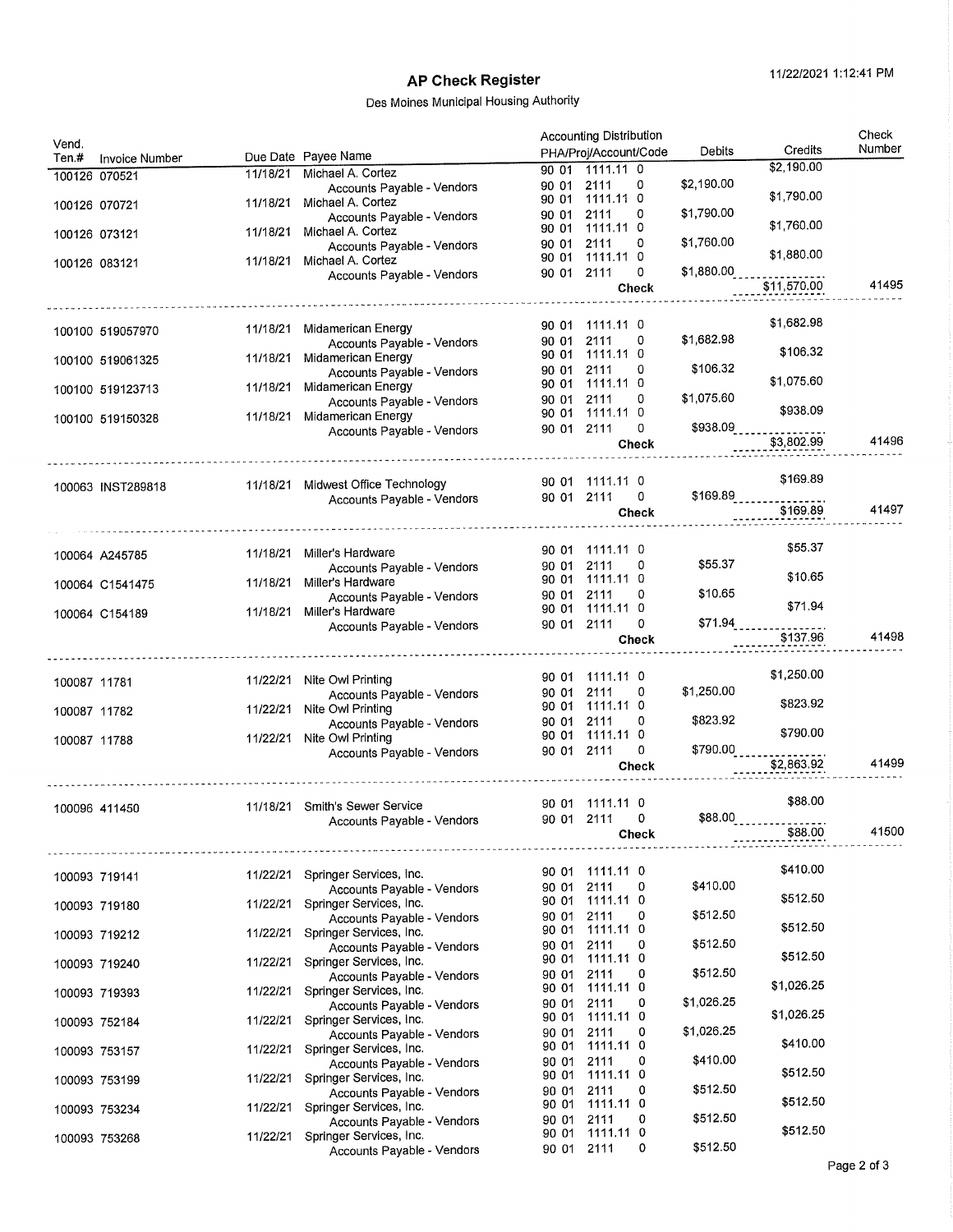# AP Check Register 11/22/2021 1:12:41 PM

### Des Moines Municipal Housing Authority

| Vend.<br>Ten.# | Invoice Number |          | Due Date Payee Name               |                | <b>Accounting Distribution</b><br>PHA/Proj/Account/Code |       | Debits     | Credits    | Check<br>Number |
|----------------|----------------|----------|-----------------------------------|----------------|---------------------------------------------------------|-------|------------|------------|-----------------|
|                | 100093 753391  | 11/22/21 | Springer Services, Inc.           | 90 01<br>90.01 | 1111.11 0<br>2111                                       | - 0   | \$1,026.25 | \$1,026.25 |                 |
|                |                |          | Accounts Payable - Vendors        |                |                                                         | Check |            | \$6,973.75 | 41501           |
|                | 100121 674921  | 11/18/21 | <b>Strauss Security Solutions</b> | 90 01          | 90 01 1111.11 0<br>2111                                 | - 0   | \$145.00   | \$145.00   |                 |
|                |                |          | Accounts Payable - Vendors        |                | Check                                                   |       |            | \$145.00   | 41502           |
|                |                |          |                                   |                |                                                         |       |            |            |                 |

 $\sim$ 

### Total Accounting Distribution:

| 1111.11<br>01<br>90 | 0       | \$71,852.52 | \$71,852.52 |
|---------------------|---------|-------------|-------------|
| 2111<br>01<br>90    | 0       |             |             |
| PHA / Proj: 90 01   | Totals: | \$71.852.52 | \$71,852.52 |
| <b>PHA: 90</b>      | Totals: | \$71,852.52 | \$71.852.52 |
|                     | Totals: | \$71,852.52 | \$71.852.52 |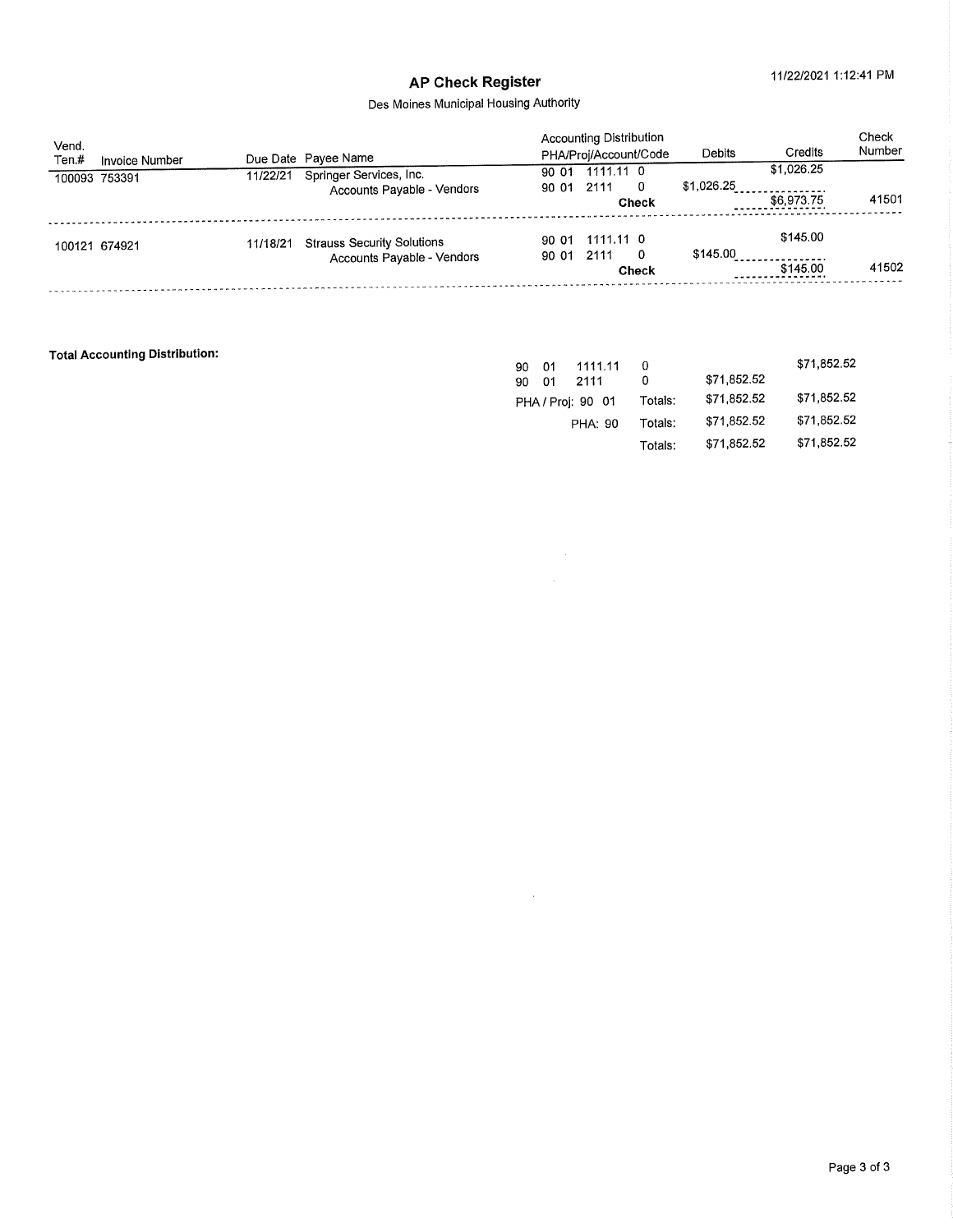# AP Check Register 11/30/2021 12:35:08 PM

| Vend.<br>Ten.#<br>Invoice Number |          | Due Date Payee Name                                           |                | <b>Accounting Distribution</b><br>PHA/Proj/Account/Code | Debits                           | Credits                                                  | Check<br>Number |
|----------------------------------|----------|---------------------------------------------------------------|----------------|---------------------------------------------------------|----------------------------------|----------------------------------------------------------|-----------------|
| 100141 19046                     | 11/29/21 | <b>ABC Electrical Services LLC</b>                            |                | 90 01 1111.11 0                                         |                                  | \$942.43                                                 |                 |
|                                  |          | Accounts Payable - Vendors                                    | 90 01 2111     | 0                                                       | \$942.43                         |                                                          |                 |
|                                  |          |                                                               |                | Check                                                   |                                  | \$942.43                                                 | 41503           |
| 100005 1YL4-JJPT-3334            |          | 11/23/21 Amazon Capital Services                              |                | 90 01 1111.11 0                                         |                                  | \$264.81                                                 |                 |
|                                  |          | Accounts Payable - Vendors                                    | 90 01 2111     | 0                                                       | \$264.81                         |                                                          |                 |
|                                  |          |                                                               |                | <b>Check</b>                                            |                                  | \$264.81                                                 | 41504           |
| 101680 2490                      | 11/23/21 | <b>CAMS LLC</b>                                               | 90 01          | 1111.11 0                                               |                                  | \$67.50                                                  |                 |
|                                  |          | Accounts Payable - Vendors<br>CAMS LLC                        | 90 01<br>90 01 | 2111<br>0<br>1111.11 0                                  | \$67.50                          | \$67.50                                                  |                 |
| 101680 2491                      | 11/23/21 | Accounts Payable - Vendors                                    | 90 01          | 2111<br>0                                               | \$67.50                          | \$105.00                                                 |                 |
| 101680 2492                      | 11/23/21 | <b>CAMS LLC</b>                                               | 90 01 2111     | 90 01 1111.11 0<br>0                                    | \$105.00                         |                                                          |                 |
|                                  |          | Accounts Payable - Vendors                                    |                | Check                                                   |                                  | \$240.00                                                 | 41505           |
|                                  |          |                                                               |                |                                                         |                                  | \$9,166.00                                               |                 |
| 100104 29229                     | 11/29/21 | Capital Landscaping<br>Accounts Payable - Vendors             |                | 90 01 1111.11 0<br>90 01 2111<br>0                      | \$9,166.00                       |                                                          |                 |
|                                  |          |                                                               |                | <b>Check</b>                                            |                                  | \$9,166.00                                               | 41506           |
|                                  |          |                                                               | 90 01          | 1111.11 0                                               |                                  | \$220.36                                                 |                 |
| 100157 515-263-9493 11/16/2      | 11/23/21 | Centurylink<br>Accounts Payable - Vendors                     | 90 01          | 2111<br>0                                               | \$220.36                         |                                                          |                 |
| 100157 515-288-1108 11/16/2      | 11/23/21 | Centurylink                                                   | 90 01          | 1111.11 0                                               |                                  | \$121.40                                                 |                 |
|                                  |          | Accounts Payable - Vendors                                    | 90 01          | 2111<br>0                                               | \$121.40                         | \$341.76                                                 | 41507           |
|                                  |          |                                                               |                | Check                                                   |                                  |                                                          |                 |
| 100123 92560                     | 11/23/21 | Commonwealth Electric Co Of The Midwest 90 01                 |                | 1111.11 0                                               |                                  | \$400.00                                                 |                 |
|                                  |          | Accounts Payable - Vendors                                    |                | 90 01 2111<br>0<br>Check                                |                                  | \$400.00<br>\$400.00                                     | 41508           |
|                                  |          |                                                               |                |                                                         |                                  |                                                          |                 |
| 100146 3339544                   | 11/23/21 | Constellation Newenergy Gas Division                          | 90 01          | 1111.11 0                                               |                                  | \$1,397.30                                               |                 |
|                                  |          | Accounts Payable - Vendors                                    |                | 0<br>90 01 2111                                         | $$1,397.30$ <sub>2222</sub>      | \$1,397.30                                               | 41509           |
|                                  |          |                                                               |                | Check                                                   |                                  |                                                          |                 |
| 100071 0073632 11/22/21          | 11/29/21 | Des Moines Stamp Mfg                                          |                | 90 01 1111.11 0                                         |                                  | \$111.00                                                 |                 |
|                                  |          | Accounts Payable - Vendors                                    |                | 90 01 2111<br>0                                         | $$111.00$ <sub>222222</sub>      | $\frac{1}{1}$ \$111.00                                   | 41510           |
|                                  |          |                                                               |                | Check                                                   |                                  |                                                          |                 |
| 100114 0066111 11/17/21          |          | 11/23/21 Des Moines Water Works                               |                | 90 01 1111.11 0                                         |                                  | \$4,599.67                                               |                 |
|                                  |          | Accounts Payable - Vendors                                    |                | 90 01 2111<br>0                                         | \$4,599.67                       | \$1,101.63                                               |                 |
| 100114 041930 11/16/21           |          | 11/23/21 Des Moines Water Works<br>Accounts Payable - Vendors |                | 90 01 1111.11 0<br>90 01 2111<br>0                      | \$1,101.63                       |                                                          |                 |
| 100114 056031 11/18/21           |          | 11/23/21 Des Moines Water Works                               |                | 90 01 1111.11 0                                         |                                  | \$41.17                                                  |                 |
|                                  |          | Accounts Payable - Vendors                                    |                | 90 01 2111<br>0                                         | \$41.17                          |                                                          | 41511           |
|                                  |          |                                                               |                | Check                                                   |                                  | \$5,742.47                                               |                 |
| 100951 149169                    |          | 11/23/21 EXCEL MECHANICAL CO.                                 |                | 90 01 1111.11 0                                         |                                  | \$2,919.61                                               |                 |
|                                  |          | Accounts Payable - Vendors                                    |                | 90 01 2111<br>0<br>Check                                |                                  | \$2,919.61<br>\$2,919.61                                 | 41512           |
|                                  |          |                                                               |                |                                                         |                                  |                                                          |                 |
| 100018 R21568                    |          | 11/24/21 Forman Ford/cable Glass Lic                          |                | 90 01 1111.11 0                                         |                                  | \$196.00                                                 |                 |
|                                  |          | Accounts Payable - Vendors                                    |                | 90 01 2111 0                                            | $$196.00$ <sub>222222222</sub> . | \$196.00                                                 | 41513           |
|                                  |          |                                                               |                | Check                                                   |                                  |                                                          |                 |
| 100041 1158224544                |          | 11/24/21 Kone Inc                                             |                | 90 01 1111.11 0                                         |                                  | \$23,098.00                                              |                 |
|                                  |          | Accounts Payable - Vendors                                    |                | 90 01 2111<br>$\mathbf 0$                               |                                  | $$23,098.00$ <sub>2</sub> 222222222222223<br>\$23,098.00 | 41514           |
|                                  |          |                                                               |                | Check                                                   |                                  |                                                          |                 |
|                                  |          |                                                               |                | 90 01 1111.11 0                                         |                                  | \$215.80                                                 |                 |
| 100046 1955                      |          | 11/23/21 Menards Inc<br>Accounts Payable - Vendors            |                | 90 01 2111<br>0                                         | \$215.80                         |                                                          |                 |
|                                  |          |                                                               |                |                                                         |                                  |                                                          |                 |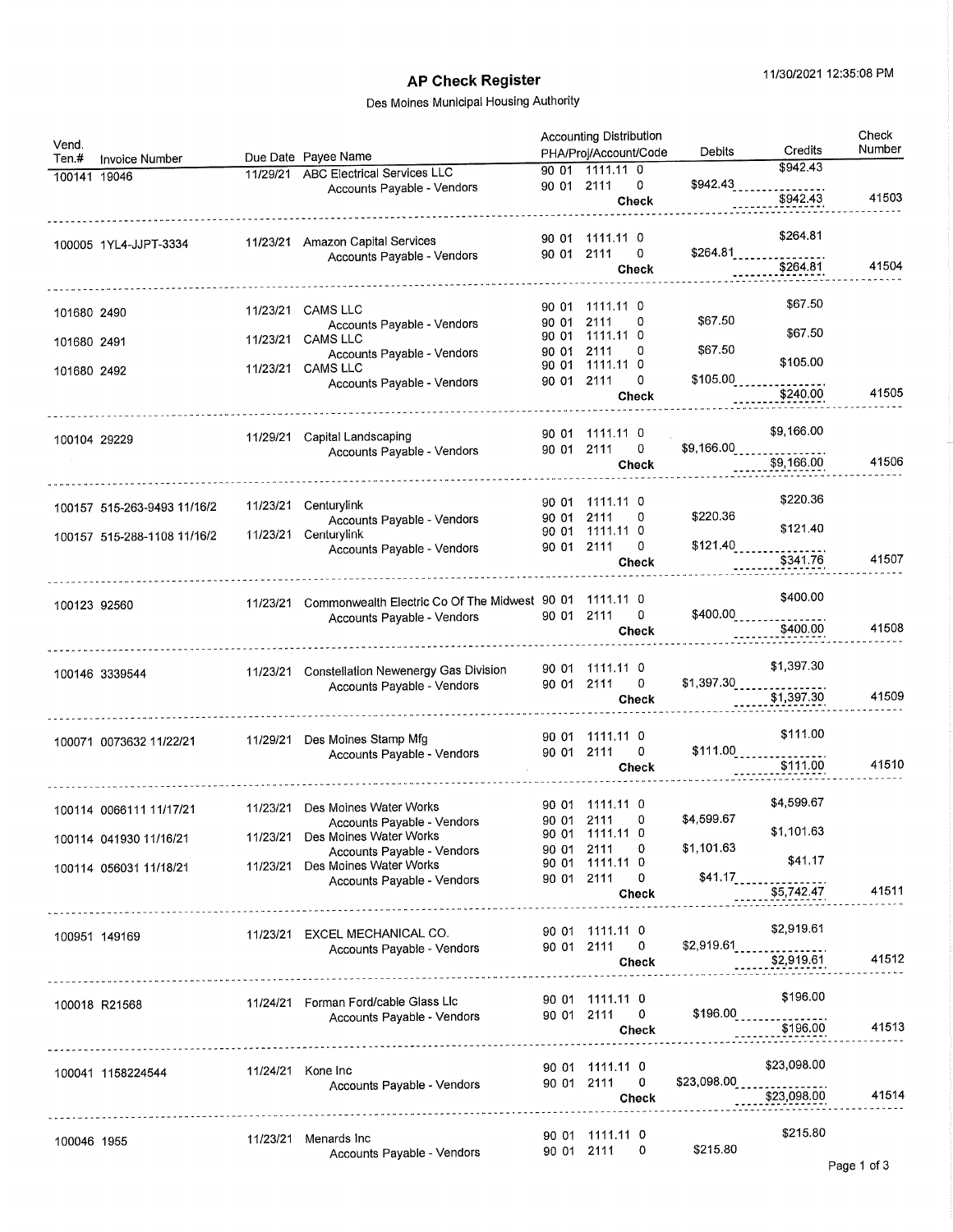## Des Moines Municipal Housing Authority

| Vend.        |                   |          |                                                 |            | <b>Accounting Distribution</b><br>PHA/Proj/Account/Code | Debits                       | Credits                                           | Check<br>Number |
|--------------|-------------------|----------|-------------------------------------------------|------------|---------------------------------------------------------|------------------------------|---------------------------------------------------|-----------------|
| Ten.#        | Invoice Number    |          | Due Date Payee Name                             |            | 90 01 1111.11 0                                         |                              | \$180.90                                          |                 |
| 100046 2303  |                   | 11/23/21 | Menards Inc                                     | 90 01      | 2111<br>0                                               | \$180.90                     |                                                   |                 |
|              |                   |          | Accounts Payable - Vendors<br>Menards Inc       | 90 01      | 1111.11 0                                               |                              | \$148.08                                          |                 |
| 100046 2394  |                   | 11/23/21 | Accounts Payable - Vendors                      | 90 01      | 0<br>2111                                               | \$148.08                     |                                                   |                 |
| 100046 2975  |                   | 11/23/21 | Menards Inc                                     | 90 01      | 1111.11 0                                               |                              | \$712.11                                          |                 |
|              |                   |          | Accounts Payable - Vendors                      | 90 01      | 2111<br>0                                               |                              | $$712.11$<br>$$1,256.89$                          |                 |
|              |                   |          |                                                 |            | Check                                                   |                              |                                                   | 41515           |
|              |                   |          |                                                 |            |                                                         |                              |                                                   |                 |
|              |                   | 11/23/21 | Midamerican Energy                              |            | 90 01 1111.11 0                                         |                              | \$3,995.10                                        |                 |
|              | 100100 519364278  |          | Accounts Payable - Vendors                      | 90 01 2111 | 0                                                       |                              | \$3,995.10                                        |                 |
|              |                   |          |                                                 |            | Check                                                   |                              | \$3,995.10                                        | 41516           |
|              |                   |          |                                                 |            |                                                         |                              |                                                   |                 |
|              |                   |          |                                                 |            | 90 01 1111.11 0                                         |                              | \$93.97                                           |                 |
|              | 100064 A242977    | 11/23/21 | Miller's Hardware<br>Accounts Payable - Vendors | 90 01      | 2111<br>0                                               | \$93.97                      |                                                   |                 |
|              |                   | 11/23/21 | Miller's Hardware                               | 90 01      | 1111.11 0                                               |                              | \$15.98                                           |                 |
|              | 100064 A246401    |          | Accounts Payable - Vendors                      | 90 01      | 2111<br>0                                               | \$15.98                      |                                                   |                 |
|              | 100064 B126117    | 11/23/21 | Miller's Hardware                               | 90 01      | 1111.11 0                                               |                              | \$63.98                                           |                 |
|              |                   |          | Accounts Payable - Vendors                      | 90 01      | 2111<br>0                                               | \$63.98                      |                                                   |                 |
|              | 100064 C153423    | 11/23/21 | Miller's Hardware                               | 90 01      | 1111.11 0                                               |                              | \$87.98                                           |                 |
|              |                   |          | Accounts Payable - Vendors                      | 90 01      | 2111<br>0<br>90 01 1111.11 0                            | \$87.98                      | \$7.58                                            |                 |
|              | 100064 C153753    | 11/23/21 | Miller's Hardware                               | 90 01      | 0<br>2111                                               | \$7.58                       |                                                   |                 |
|              |                   |          | Accounts Payable - Vendors                      |            | <b>Check</b>                                            |                              | \$269.49                                          | 41517           |
|              |                   |          |                                                 |            |                                                         |                              |                                                   |                 |
|              |                   |          |                                                 |            |                                                         |                              | \$239.00                                          |                 |
|              | 100054 INV263188  | 11/24/21 | Nan Mckay & Associates                          |            | 90 01 1111.11 0<br>0                                    | $$239.00$ <sub>_____</sub> _ |                                                   |                 |
|              |                   |          | Accounts Payable - Vendors                      |            | 90 01 2111<br>Check                                     |                              | \$239.00                                          | 41518           |
|              |                   |          | ------------------------------------            |            |                                                         |                              |                                                   |                 |
|              |                   |          |                                                 |            |                                                         |                              |                                                   |                 |
| 100940 29499 |                   |          | 11/23/21 Primary Source, Inc                    |            | 90 01 1111.11 0                                         |                              | \$692.45                                          |                 |
|              |                   |          | Accounts Payable - Vendors                      |            | 0<br>90 01 2111                                         |                              | $$692.45$ <sub>________________</sub><br>\$692.45 | 41519           |
|              |                   |          |                                                 |            | Check                                                   |                              |                                                   |                 |
|              |                   |          |                                                 |            |                                                         |                              |                                                   |                 |
|              | 100121 675230     |          | 11/24/21 SEI Security Equipment, Inc - Strauss  |            | 90 01 1111.11 0                                         |                              | \$971.00                                          |                 |
|              |                   |          | Accounts Payable - Vendors                      |            | 90 01 2111<br>0                                         | $$971.00$ <sub>-------</sub> |                                                   | 41520           |
|              |                   |          |                                                 |            | Check                                                   |                              | \$971.00                                          |                 |
|              |                   |          |                                                 |            |                                                         |                              |                                                   |                 |
|              | 100094 131066     | 11/23/21 | Security Locksmiths                             |            | 90 01 1111.11 0                                         |                              | \$63.00                                           |                 |
|              |                   |          | Accounts Payable - Vendors                      | 90 01      | 2111<br>0                                               | \$63.00                      |                                                   |                 |
|              | 100094 131211     | 11/23/21 | Security Locksmiths                             | 90 01      | 1111.11 0                                               |                              | \$14.50                                           |                 |
|              |                   |          | Accounts Payable - Vendors                      |            | 90 01 2111<br>0<br><b>Check</b>                         | \$14.50                      | \$77.50                                           | 41521           |
|              |                   |          |                                                 |            |                                                         |                              |                                                   |                 |
|              |                   |          |                                                 |            |                                                         |                              |                                                   |                 |
|              | 100096 412581     | 11/24/21 | Smith's Sewer Service                           |            | 90 01 1111.11 0                                         |                              | \$88,00                                           |                 |
|              |                   |          | Accounts Payable - Vendors                      |            | 90 01 2111<br>0                                         | \$88.00                      | \$88.00                                           | 41522           |
|              |                   |          |                                                 |            | Check                                                   |                              |                                                   |                 |
|              |                   |          |                                                 |            |                                                         |                              |                                                   |                 |
|              | 101723 112221     |          | 11/24/21 Towe, Adrianne                         |            | 90 01 1111.11 0                                         |                              | \$60,00                                           |                 |
|              |                   |          | Accounts Payable - Vendors                      |            | 90 01 2111<br>0                                         | \$60.00                      |                                                   |                 |
|              |                   |          |                                                 |            | <b>Check</b>                                            |                              | \$60,00                                           | 41523           |
|              |                   |          |                                                 |            |                                                         |                              |                                                   |                 |
|              | 100040 9124177602 | 11/23/21 | <b>WW Grainger</b>                              |            | 90 01 1111.11 0                                         |                              | \$903.00                                          |                 |
|              |                   |          | Accounts Payable - Vendors                      |            | 90 01 2111<br>0                                         | \$903.00                     |                                                   |                 |
|              |                   |          |                                                 |            | Check                                                   |                              | \$903.00                                          | 41524           |
|              |                   |          |                                                 |            |                                                         |                              |                                                   |                 |

Total Accounting Distribution;

| 90. | . n1 | 1111.11           |         |             | \$53,371.81 |
|-----|------|-------------------|---------|-------------|-------------|
| 90  | _ ი1 | 2111              |         | \$53,371.81 |             |
|     |      | PHA / Proj: 90 01 | Totals: | \$53.371.81 | \$53,371.81 |
|     |      |                   |         |             | - - -       |

 $\frac{1}{2}$